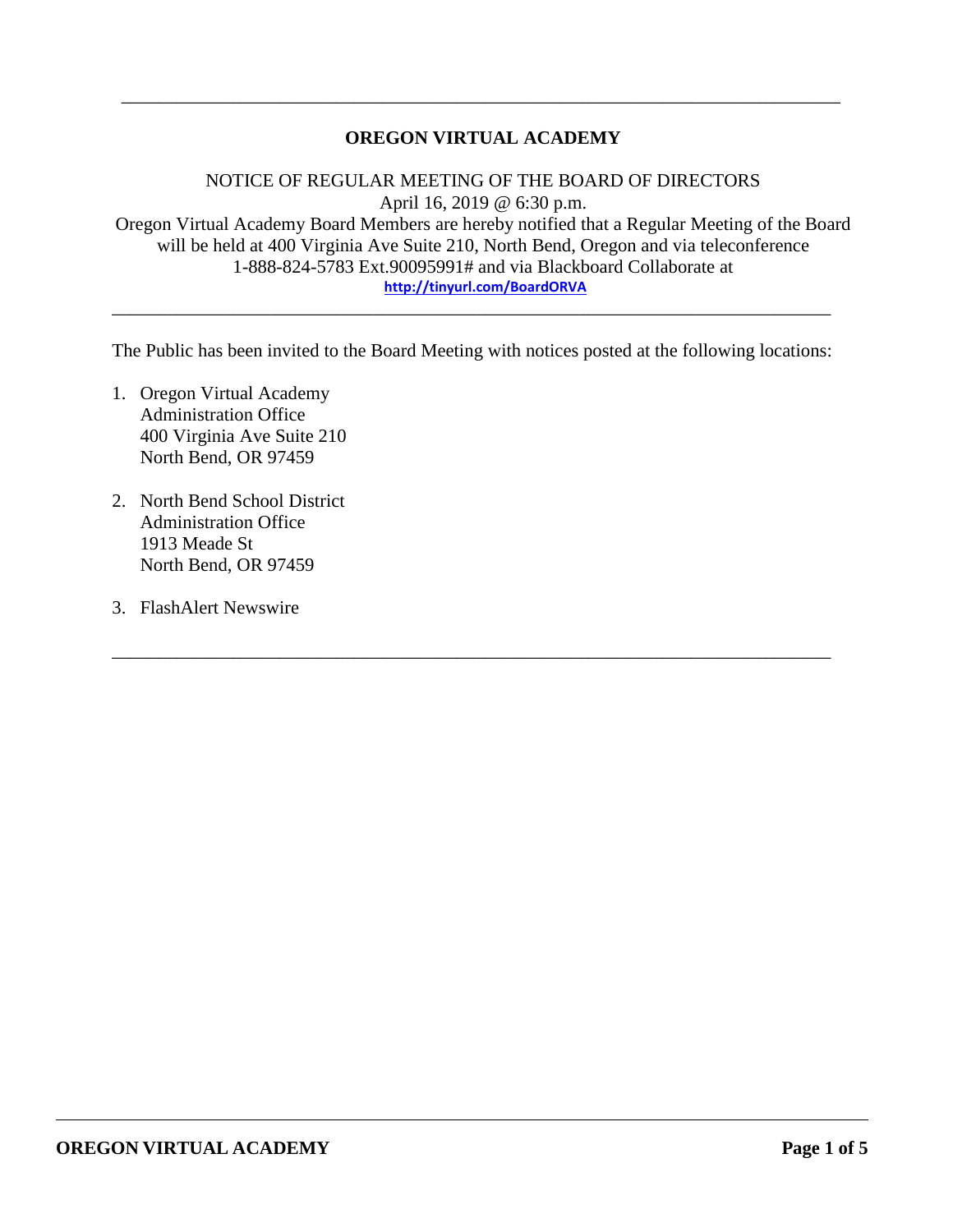### **AGENDA REGULAR MEETING AGENDA**

### **BOARD OF DIRECTORS OREGON VIRTUAL ACADEMY**

**Tuesday, April 16 th , 2019 6:30 p.m.** ORVA Office 400 Virginia Ave Suite 210 North Bend, OR 97459

# **INSTRUCTIONS FOR PRESENTATIONS TO THE BOARD BY PARENTS AND CITIZENS**

The Oregon Virtual Academy welcomes your participation at the School's Board meetings. The purpose of a public meeting of the Board of Directors is to conduct the affairs of the School in public. We are pleased that you are in attendance and hope that you will visit these meetings often. Your participation assures us of continuing community interest in our School. To assist you in the ease of speaking/participating in our meetings, the following guidelines are provided.

- 1. Agendas are available to all audience members at the door to the meeting or by requesting the agenda from School Officials (541-751-8060).
- 2. The "Public Comment" portion is set aside for members of the audience to raise issues that are not specifically on the agenda. These presentations are limited to three (3) minutes and total time allotted to non-agenda items will not exceed fifteen (15) minutes. The Board may give direction to staff to respond to your concern or you may be offered the option of returning with a citizen-requested item.
- 3. When addressing the Board, speakers are requested to stand, to state their name and address, and to adhere to the time limits set forth.
- 4. Citizens may request that a topic related to school business be placed on a future agenda by submitting a written request at least seventy-two (72) hours in advance of any regular meeting. Once such an item is properly placed on the agenda, the Board can respond, interact, and act upon the item.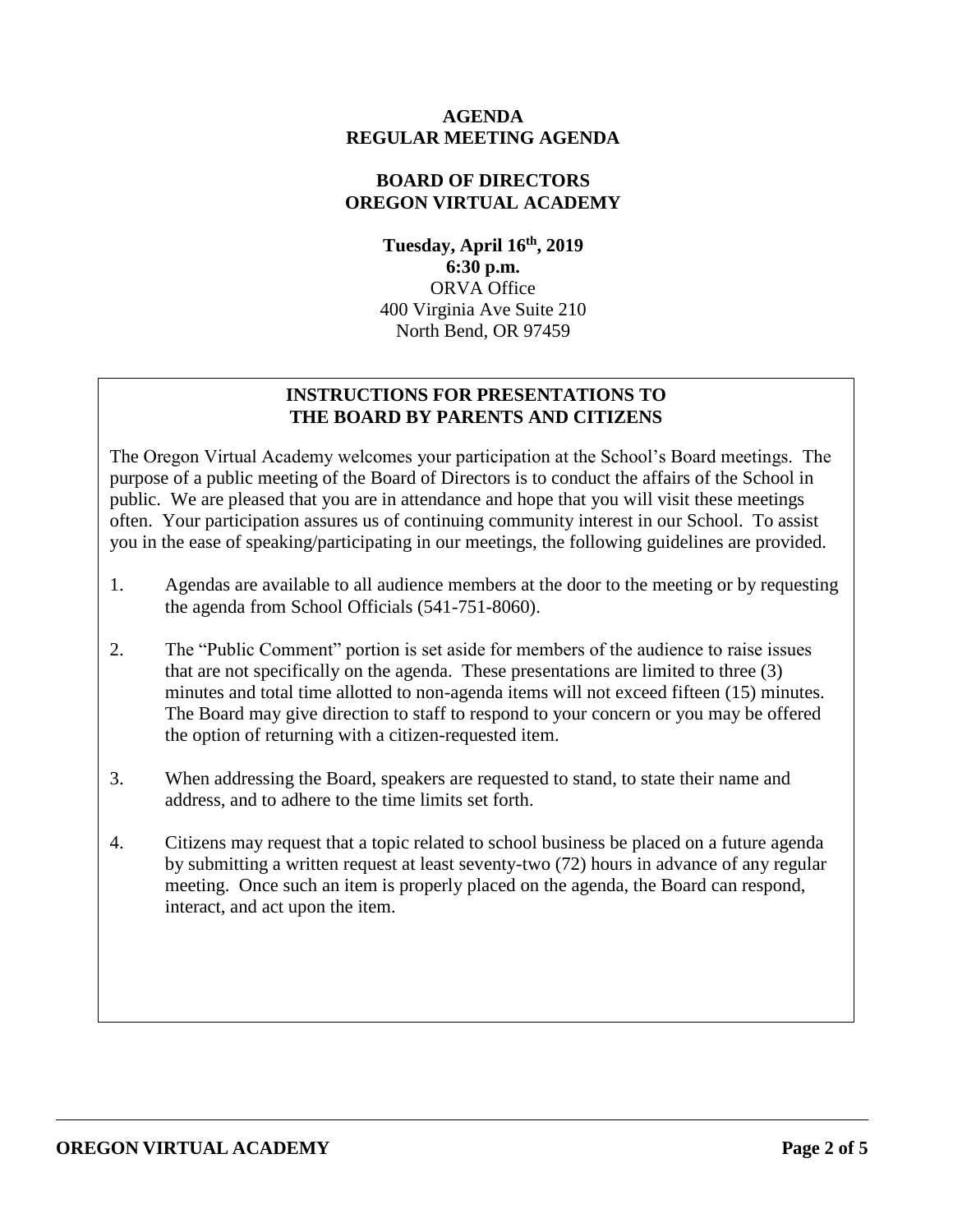### **I. PRELIMINARY**

**A.** CALL TO ORDER

Meeting was called to order by the Board Chair at \_\_\_ P.M.

**B.** Roll Call

| <b>Member</b>          | Title         | Term      | <b>Present</b> | <b>Absent</b> | <b>In</b> | Out |
|------------------------|---------------|-----------|----------------|---------------|-----------|-----|
| Mr. Paul Tannahill     | Member        | 2015-2018 |                |               |           |     |
| Mr. Michael Herndon    | Treasurer     | 2015-2018 |                |               |           |     |
| Vacant                 | Member        | 2016-2019 |                |               |           |     |
| Mr. Steven Isaacs      | Member        | 2016-2019 |                |               |           |     |
| Mr. Brian Bray         | Chairman      | 2016-2019 |                |               |           |     |
| Mr. Barry Jahn         | Vice Chairman | 2017-2020 |                |               |           |     |
| Mr. Bryan Hatzenbihler | Member        | 2017-2020 |                |               |           |     |

### **II. COMMUNICATIONS**

**A.** PUBLIC COMMENTS:

No individual comment shall be for more than three (3) minutes and the total time for this purpose shall not exceed fifteen (15) minutes. Board members may respond to comments however no action can be taken. The Board may give direction to staff following comment.

- **B.** BOARD/STAFF DISCUSSION
	- 1. School Informational Reports
		- a. School Metrics/Historical Reports: ORVA Metrics-Steve Werlein, HOS
		- b. School Leadership Report: Steve Werlein, HOS/ORVA Administration and staff.
		- c. Health Insurance Updates: C. Perrette, HR Coordinator/S. Werlein, HOS.
	- 2. Board of Directors Discussion:
		- a. Project Tracking Updates B. Jahn, Board Vice-Chair
		- b.Committee Updates
			- i) Finance Committee M. Herndon, Board Treasurer
			- ii) The ORVA Town Hall B. Jahn, Board Vice-Chair/S. Werlein, HOS
			- iii) Professional Services Committee B. Bray, Board Chair
			- iv) Policy Committee M. Herndon, Board Treasurer
	- 3. Finance Reports:
		- a.Review of Financial Packet (through March 2019) M. Herndon, Board Treasurer and C. Chun-Hoon, Finance Director (to follow)
		- b.Credit Card Charges (through March 2019) M. Caldwell, Office Manager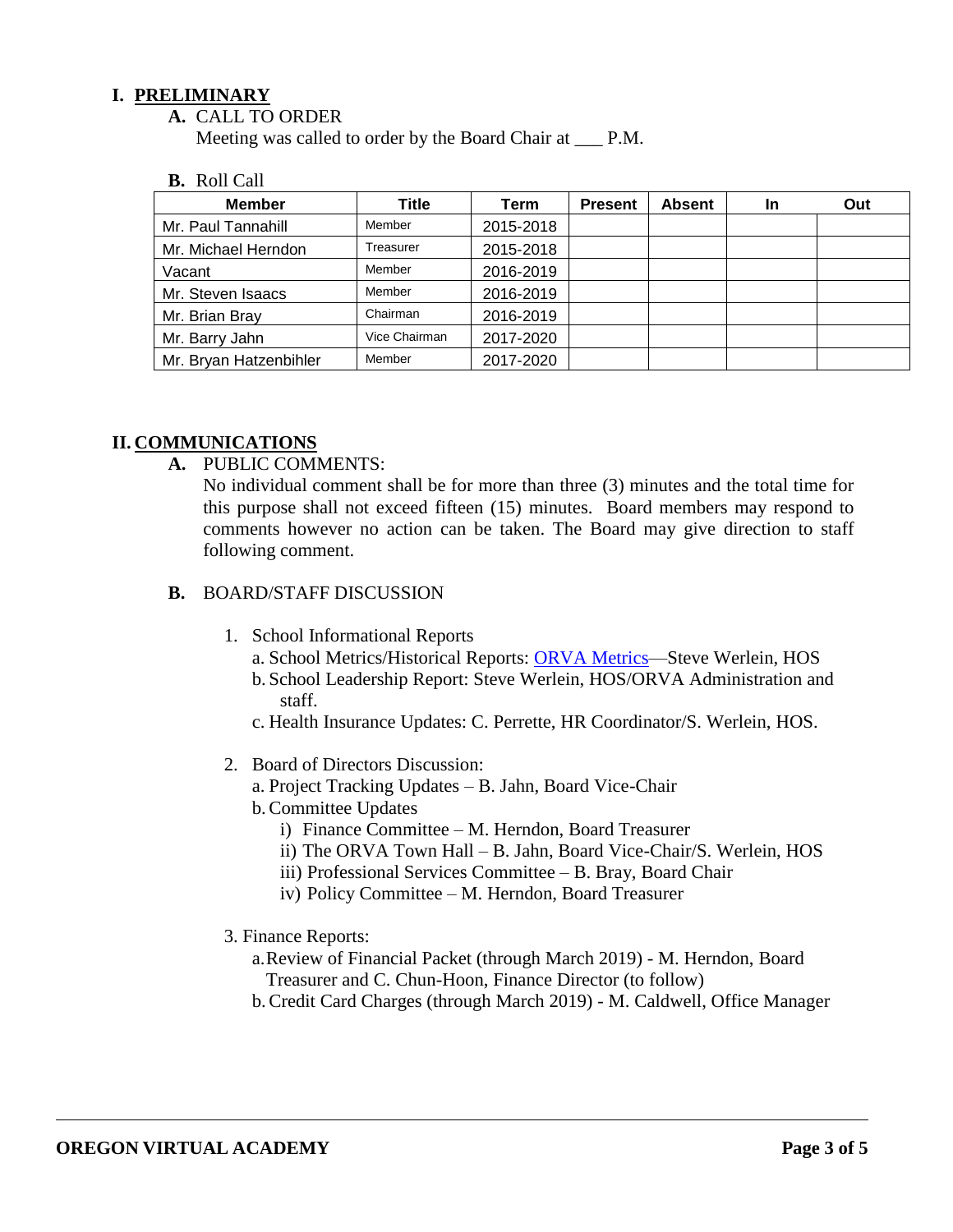# **III. CONSENT AGENDA ITEMS**

All matters listed under the consent agenda are considered by the Board to be routine and will be approved/enacted by the Board in one motion in the form listed below. Unless specifically requested by a Board member for further discussion or removed from the agenda, there will be no discussion of these items prior to the Board votes on them. The Head of School recommends approval of all consent agenda items.

# **A.** ITEMS FOR APPROVAL

- 1. Previous Meeting Minutes a. March 19<sup>th</sup>, 2019
- 2. K12 Invoice Payment
- 3. Separations
	- a. Macy Holmes, Family Resource Coordinator

# **IV. ACTION ITEMS**

#### **A.** IV-BDRPT-01\_4-16-19

Discussion and possible action on remaining Board Policy Updates

| <b>Member</b>          | <b>Motion</b> | Aye            | <b>No</b>             | <b>Abstain</b> | <b>Absent</b> |
|------------------------|---------------|----------------|-----------------------|----------------|---------------|
| Mr. Paul Tannahill     |               |                |                       |                |               |
| Mr. Michael Herndon    |               |                |                       |                |               |
| Vacant                 |               |                |                       |                |               |
| Mr. Steven Isaacs      |               |                |                       |                |               |
| Mr. Brian Bray         |               |                |                       |                |               |
| Mr. Barry Jahn         |               |                |                       |                |               |
| Mr. Bryan Hatzenbihler |               |                |                       |                |               |
| Motion                 | Carried ()    | Not Carried () | Vote, $(A)$ $(N)(Ab)$ | Tabled ()      |               |

#### **B.** IV-BDRPT-02\_4-16-19

Discussion and possible action on 2019-2020 School Calendar

| <b>Member</b>          | <b>Motion</b> | Aye            | <b>No</b>         | <b>Abstain</b> | <b>Absent</b> |
|------------------------|---------------|----------------|-------------------|----------------|---------------|
| Mr. Paul Tannahill     |               |                |                   |                |               |
| Mr. Michael Herndon    |               |                |                   |                |               |
| Vacant                 |               |                |                   |                |               |
| Mr. Steven Isaacs      |               |                |                   |                |               |
| Mr. Brian Bray         |               |                |                   |                |               |
| Mr. Barry Jahn         |               |                |                   |                |               |
| Mr. Bryan Hatzenbihler |               |                |                   |                |               |
| Motion                 | Carried ()    | Not Carried () | Vote, (A) (N)(Ab) | Tabled ()      |               |